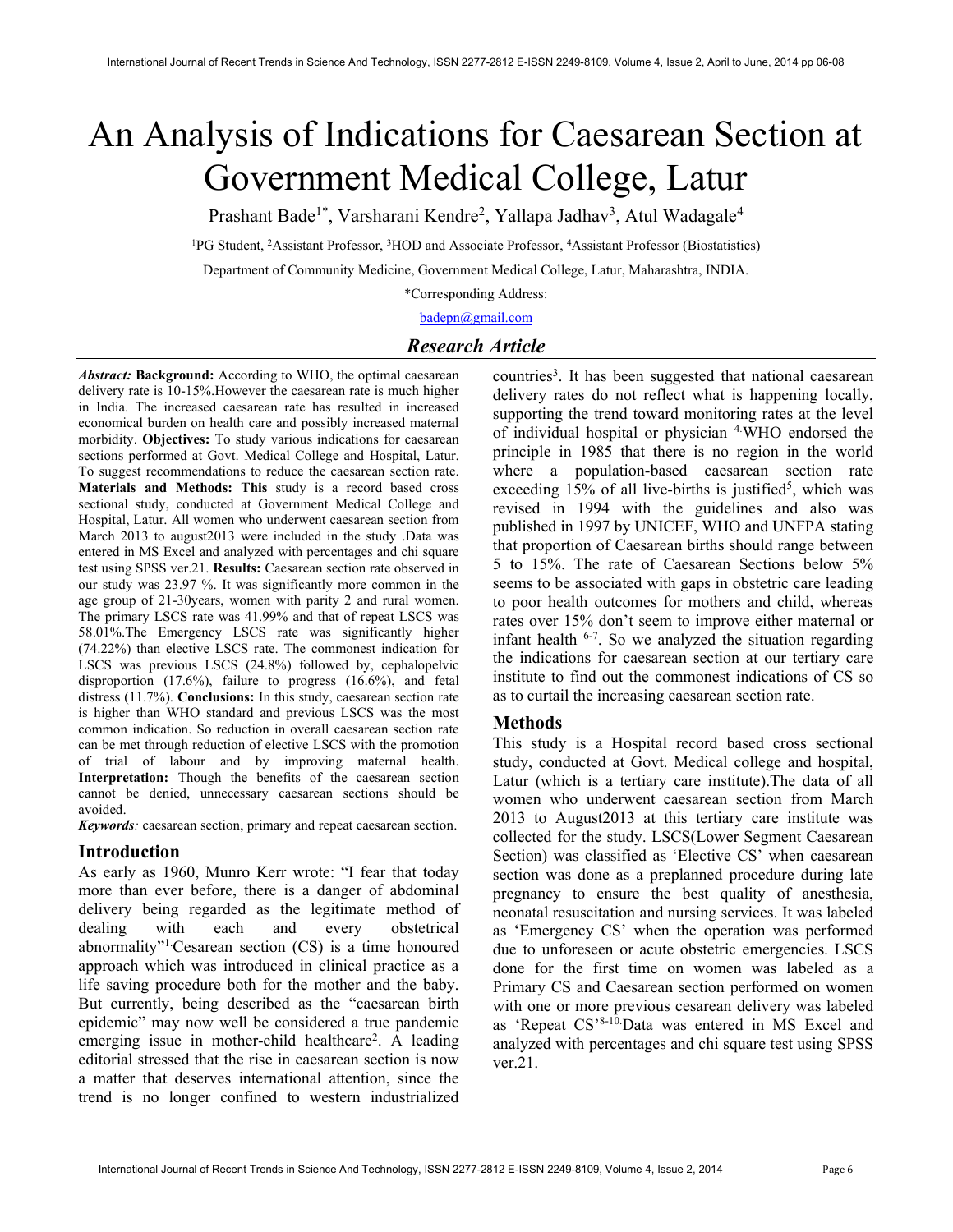# **Objective**

To find out the Caesarean Section rate and analyses their indications at Govt. medical college, Latur to suggest suitable recommendations according to the findings of the present study.

## Results

There were 2136 deliveries during the period of March 2013to August 2013.Caesarean section rate observed in our study was 23.97 %. Around 72.27% of the total caesarean deliveries were unbooked. It was significantly more common in the age group of 21-30years age group(71.3%),with 21.87% in the age group of <20years,and 6.84% in the age group of >30 years. It was significantly more common in the women with parity  $2(56.6\%)$  and women coming from rural area  $(74.8\%)$ (p<0.001) followed by 25.2% from urban area. The primary LSCS rate was 41.99% and that of repeat LSCS was 58.01%.The Emergency LSCS rate was significantly higher(74.22%) than elective LSCS rate(25.78%)[Table and figure 1-3].The commonest indication for LSCS was previous LSCS (24.8%) followed by, cephalopelvic disproportion  $(17.6\%)$ , failure to progress  $(16.6\%)$ , and fetal distress (11.7%)[Table I].

Table 1: Indications of LSCS

| <b>Indication of LSCS</b> | Number of<br>women | Percentage<br>$\mathcal{O}(0)$ |
|---------------------------|--------------------|--------------------------------|
| <b>Maternal</b>           |                    |                                |
| Previous LSCS             | 127                | 24.8                           |
| Failure to progress       | 85                 | 16.6                           |
| Threatened rupture        |                    | 21                             |
| HIV/Genital lesions       |                    |                                |



Figure 1: Distribution Of Caesarean Deliveries as per Parity Figure 2: Distribution according to type

| <b>APH</b>                  | 11  | 2.1  |  |
|-----------------------------|-----|------|--|
| Obstructed labor            | 16  | 3.1  |  |
| Cephalopelvic disproportion | 90  | 17.6 |  |
| Failed induction            | 15  | 2.9  |  |
| <b>Fetal indications</b>    |     |      |  |
| <b>IUGR</b>                 | 10  | 2.0  |  |
| Multiple gestation(twins)   | 15  | 2.9  |  |
| Malpresentations other than | 20  | 3.9  |  |
| breech                      |     |      |  |
| cord prolapsed              | 6   | 1.2  |  |
| Fetal distress              | 60  | 11.7 |  |
| <b>Breech</b>               | 15  | 2.9  |  |
| Oligohydramnios             | 10  | 2.0  |  |
| <b>Others</b>               | 16  | 3.1  |  |
| <b>Total</b>                | 512 | 100  |  |

| <b>Table 2:</b> Age-Wise Distribution of Caesarean deliveries |                          |                    |  |  |
|---------------------------------------------------------------|--------------------------|--------------------|--|--|
| <b>Age Group</b>                                              | <b>No. of Deliveries</b> | Percentage $(\% )$ |  |  |
| $<$ 20 Years                                                  | 112                      | 21.87              |  |  |
| $21-30$ Years                                                 | 365                      | 71.29              |  |  |
| $>30$ Years                                                   | 35                       | 06.84              |  |  |
| Total                                                         | 512                      | 100                |  |  |

Table 3: Residence wise Distribution of Caesarean deliveries

| <b>Residence</b> | <b>Number of Deliveries</b> | Percentage<br>(% |
|------------------|-----------------------------|------------------|
| Urban            | 29                          | 25.2             |
| Rural            | 383                         | 74.8             |
| Total            | 512                         |                  |

Table 4: Religion wise Distribution of Caesarean deliveries Religion No. of Deliveries Percentage

| кспеюн          | го. от репустем | т сгоспоре |
|-----------------|-----------------|------------|
| Hindu           | 270             | 52.73      |
| <b>Buddhist</b> | 162             | 31.64      |
| Muslim          | 80              | 15.63      |
| Total           | 512             | $\Omega$   |





**Figure 3:** Distribution according to the type

## **Discussion**

Caesarean section rates found in our study is high (23.97 %) and this rising rates of Caesarean Sections have potential to divert human and financial resources from others, arguably higher priority interventions <sup>11</sup>. Though, the increasing safety of modern anesthesia and improved